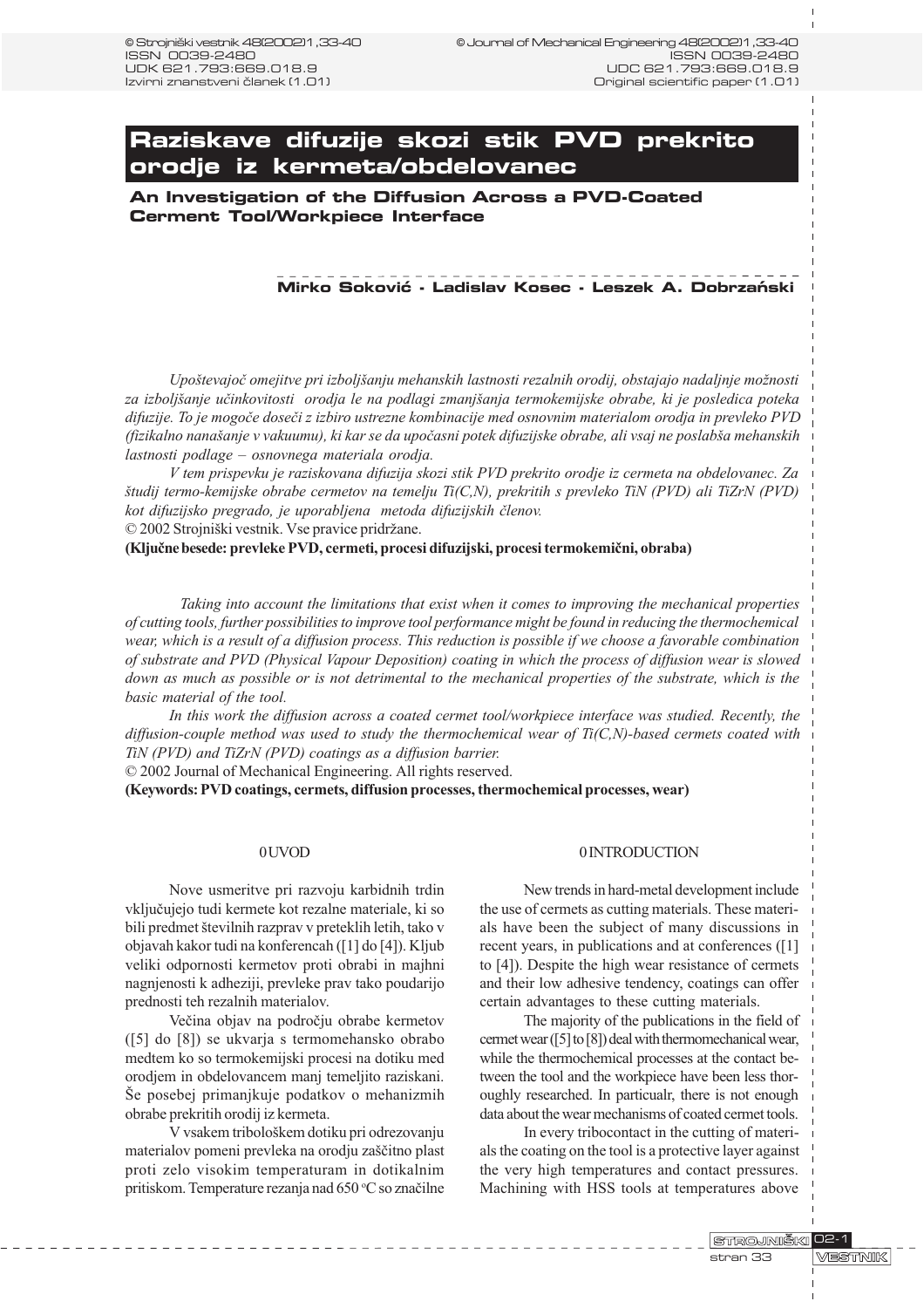pri obdelavi z orodji iz HSS, medtem ko so temperature nad 1000 °C značilne za obdelavo pri velikih hitrostih in obdelavo v trdo jekel in zlitin z orodji iz karbidnih trdin ali kermetov, prekritih s prevlekami CVD oz. PVD. Pri teh visokih dotikalnih temperaturah difuzijo atomov materiala orodja v odrezek spremlja obèuten padec mikrotrdote, korozijske odpornosti, odpornosti proti obrabi ter trdnosti orodja.

Obsežni testi so bili opravljeni z namenom, da bi določili zmožnosti in omejitve pri uporabi kermetov kot rezalnih materialov ([9] in [10]). Rezultat procesa difuzije elementov orodja in obdelovanca skozi vmesnik je sprememba sestave mejne plasti orodja, ki povečuje možnost mehanske poškodbe rezalnega robu. V primeru odrezovanja s prekritim orodjem opazimo ta pojav po daljšem času uporabe v primerjavi z neprekritim orodjem.

## 1 EKSPERIMENTALNO DELO

#### 1.1 Priprava difuzijskih èlenov

Vzorci za analizo pojavov na dotiku orodje/ obdelovanec so bili sestavljeni iz dela rezalne ploščice iz kermeta, prekrite s prevleko PVD (debeline 3 µm), ploščice iz železa Armco in tehnično čistega prahu železa (sl. 1) [10].

650°C is not possible, and temperatures above 1000°C are common in the high-speed and heavy-duty machining of steels and alloys with CVD-or PVD-coated carbides or cermets. At these high contact temperatures the chemical dissolution of the tool material into the chip on an atomic scale is accompanied by a rapid decrease in the microhardness, corrosion resistance, wear resistance and the strength of the tool.

Extensive tests were carried out in order to determine the performance capabilities and operating limits of cermet cutting materials ([9] and [10]). The result of the diffusion of an element from the tool and the workpiece through the interface is a change in the composition of the boundary layers of the tool, which increases the possibility of mechanical damage to the cutting edge. In the case of cutting with coated tools these phenomena occur after a longer time of service in comparison to uncoated ones.

## 1 EXPERIMENTAL WORK

## 1.1 Preparation of Diffusion Couples

The samples for the analysis of the phenomena in the tool/workpiece contact were taken from a part of a PVD-coated cermet cutting insert (the thickness of the coating was  $3 \mu m$ ), an Armco-iron insert and technically pure iron powder, Figure 1 [10].



Sl. 1. Struktura difuzijskega člena Fig. 1. Composition of the diffusion couple

Dufuzijski èleni so bili narejeni tako, da so v neposrednem dotiku, povzroèenem s silo, trdna ploščica iz železa Armco ali železov prah s kermetom, prekritim s TiN (PVD) ali prevleko TiZrN (PVD) oz. z neprekritim kermetom.

Razlog za takšno obliko sklapljanja vzorcev je bil v tem, da so deli kermeta, izrezani iz realnih ploščic, zaradi svoje oblike na cepilni ploskvi neprimerni za pripravo standardnih difuzijskih parov. Kljub temu je bil v tem primeru tesen dotik med vsemi elementi difuzijskega èlena (premera 15 mm) dosežen z uporabo pritisne sile 250 kN. Zaradi te obremenitve se je del ploščice iz kermeta zaril v zelo mehko ploščico iz železa Armco, medtem ko se je železov prah tesno oprijel

Diffusion couples were made by bringing into contact a solid plate of Armco iron or iron powder and the use of force to make an intimate and strong contact between the partners with TiN (PVD)-coated cermet, TiZrN (PVD)-coated cermet, and uncoated cermet.

The reason for this kind of coupling of the samples was in that some parts from the cermet, cut out from real insert shapes, were unsuitable for the preparation of normal diffusion couples. Nevertheless, in this way a tight contact between all the elements was obtained since in the making of the diffusion couples (diameter 15 mm) a pressure of 250 kN was applied. Under this load a part of the cermet was pressed into the very soft Armco-iron insert while the iron powder was tightly compacted. This made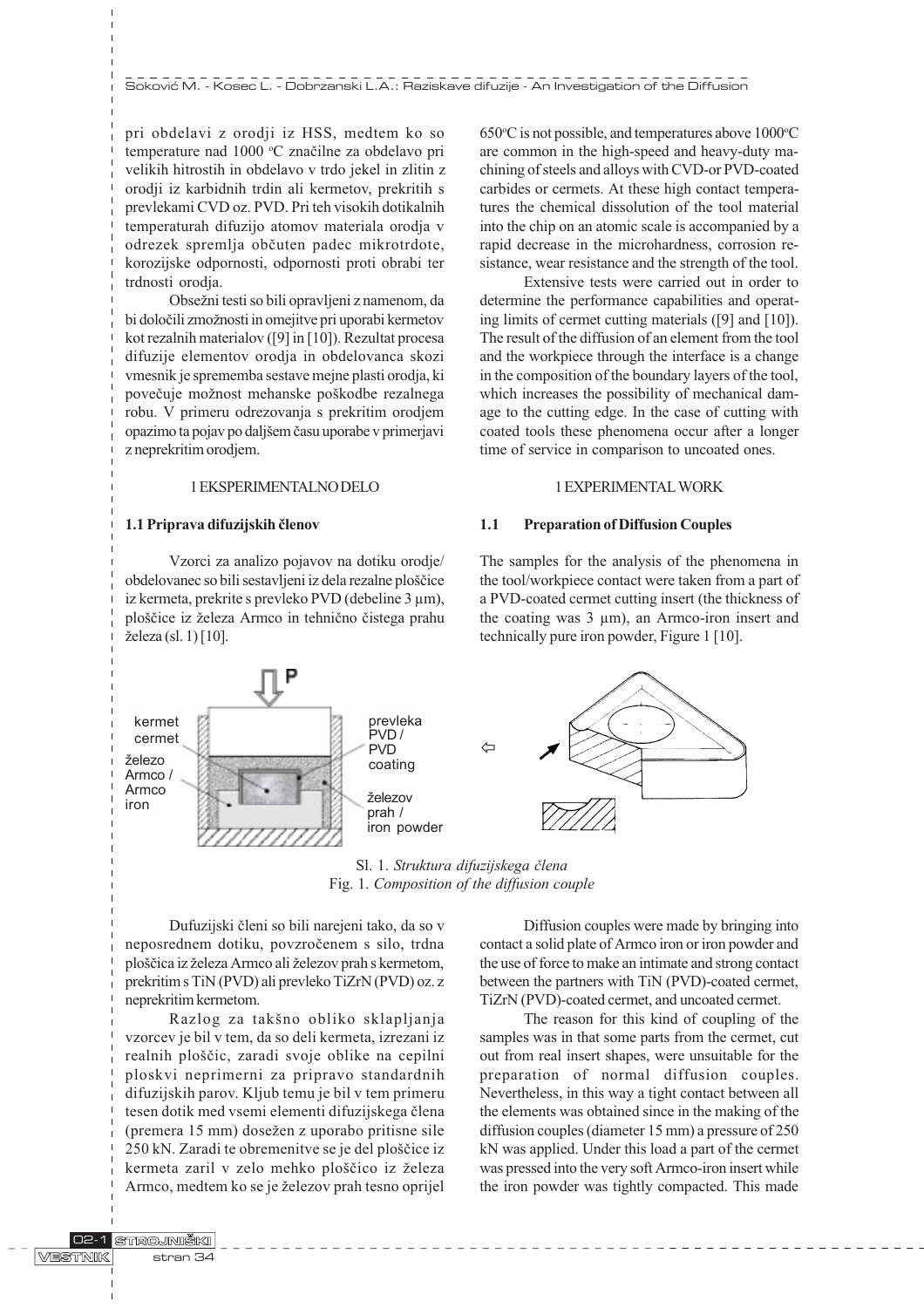profilirane površine kermeta, kakor se zahteva za difuzijske teste. Višina stisnjenih vzorcev je bila v mejah od 10 do 12 mm.

#### 1.2 Opis pojavov

Po konèani pripravi difuzijskih èlenov je bil opravljen postopek difuzijskega žarjenja v cevni peči, v atmosferi  $H_2$  pri temperaturi 1000  $\pm$  3 °C. To je privedlo do sintranja poprej stisnjenega železovega prahu. Čas žarienia je bil 1 ura za polovico vzorcev. Da bi ugotovili učinek časa segrevanja na debelino reakcijske plasti, je bil čas žarjenja v cevni peči za drugo polovico vzorcev podaljšan na 24 ur.

Železov prah vsebuje kisik v obliki oksidov na površini prahastih delcev. V danih razmerah (1000 °C,  $H_2$ ) se železov oksid razgradi in nastane vodna para. Železov oksid oz. vodna para sta bila glavna (edina) vira kisika, potrebnega za oksidacijo prevlek TiN (PVD) in TiZrN (PVD) oz. kermetov v raziskovanih difuzijskih èlenih. Izmed vseh elementov, vsebovanih v "difuzijskem paru" kermet/železo: Ti, W, Mo, Ni, Co in Fe ima titan najveèjo privlaènost do kisika, s katerim tvori vrsto različnih oksidov (TiO, Ti<sub>2</sub>O<sub>3</sub>, Ti<sub>3</sub>O<sub>5</sub>, Ti<sub>4</sub>O<sub>7</sub> in TiO<sub>2</sub>). Prosta energija nastanka titanovega ali cirkonijevega nitrida je veliko bolj negativna kakor proste energije nastanka vseh preostalih spojin (npr. WC, MoC, TiC, TiN or ZrN) [11]. Zaradi tega v navzočnosti kisika te spojine oksidirajo, še posebej Ti (pa tudi Zr). Med naštetimi elementi ima najmanjo privlaènost do kisika Ni. Zaradi tega je kermet material, v katerem se pojavlja t.i. selektivna oksidacija.

Med omenjenimi oksidi titana sodi TiO<sub>2</sub> v skupino n-polprevodnikov (s presežkom kovinskih ionov), medtem ko sta TiO in Ti<sub>2</sub>O<sub>3</sub> amfoterna prevodnika (kovinska prevodnika). Ti $O_2$  raztaplja WO<sub>2</sub> tako kakor NiO in kakor kažejo meritve, izmed preostalih elementov tudi železove okside. Ko je nastala plast titanovega oksida se proces oksidacije upoèasni, stopnja oksidacije se sedaj vodi s stopnjo difuzije elementov skozi titanov oksid. Ker je koncentracija titana v plasti TiN in/ali v kermetu veliko veèja od koncentracije preostalih elementov ter je njegova privlačnost do kisika znatno večja v primerjavi s preostalimi (z izjemo Zr), v glavnem oksidira titan. Nikel, kot veliko bolj plemenita kovina v tej kombinaciji, se nabira in bogati na strani kermeta, kar se izkaže v povečanju koncentracije niklja in opazi kot "svetla" (bela) ali plast "C" - mejna plast "prizadetega" rezalnega materiala (sl. 2).

## 2 ANALIZA DIFUZIJSKEGA ÈLENA

Kakor je razvidno s slik 2 (a) in (b) pri danih pogojih se je oblikovala široko vplivana difuzijska the contact with the profiled cermet surface very tight, as required for the diffusion tests. The height of the pressed pieces was between 10 and 12 mm.

#### 1.2 Description of the phenomena

After preparing the diffusion couples the process of diffusion annealing was carried out in a tube furnace in a  $H_2$  atmosphere at a temperature of  $1000 \pm 3$  °C. This led to sintering of the previously compacted iron powder. The annealing time was 1 hour for half of samples. In order to establish the effects of heating time on the width of the reaction layer, for other samples the time of their heating in the tube furnace was prolonged to 24 hours.

Iron powder contains oxygen in the form of oxides on the surface of the powder particles. Under certain conditions (1000 °C,  $H_2$ ) the iron oxides reduce and water vapor is formed. Iron oxides or water vapor were the main source of oxygen for the oxidation of TiN (PVD) and TiZrN (PVD) coatings or the cermets in the studied diffusion couples. Among all the elements contained in the cermet/iron diffusion couple Ti, W, Mo, Ni, Co and Fe  $\frac{1}{1}$  it is the titanium that has the highest affinity for oxygen, forming a series of different oxides — TiO,  $Ti_2O_3$ ,  $Ti_3O_5$ ,  $Ti<sub>4</sub>O<sub>7</sub>$  and  $TiO<sub>2</sub>$ . The free energy of formation of titanium and zirconium oxides is much more negative than the free energy of formation of all the compounds present in the diffusion couples, for example WC, MoC, TiC, TiN or ZrN [11]. Therefore, in the presence of oxygen these compounds oxidize, especially the Ti and the Zr. Among the elements present the lowest affinity to oxygen is found with the nickel. Thus, cermet is a material in which socalled selective oxidation takes place.

 $TiO<sub>2</sub>$  belongs to the group of n-type semiconductors (with a surplus of metallic ions) whereas TiO and  $Ti<sub>2</sub>O<sub>3</sub>$  are amphoteric conductors (metallic conductors). TiO<sub>2</sub> dissolves  $WO_3$  as well as NiO and, as measurements show, from among the other elements, also iron oxides. Once a layer of titanium oxide has been formed, the process of oxidation slows down as the rate of oxidation is now controlled by the rate of diffusion of elements through the titanium oxide. Since the concentration of titanium in the TiN and/or cermet layer is much higher than the concentration of the other elements and its affinity to oxygen is considerably higher than the affinity of the others (except Zr), it is mainly the titanium that oxidizes. Nickel, as a much more precious metal in this combination, accumulates and gets richer on the cermet side, which can be seen in the increase of nickel concentration and the occurrence of "bright" (white) or layer " $C$ " - boundary layer of the "affected" tool material, Figure 2.

## 2 ANALYSIS OF THE DIFFUSION COUPLE

As is evident from Figure 2 (a) and (b), under the given conditions a wide diffusion-affected zone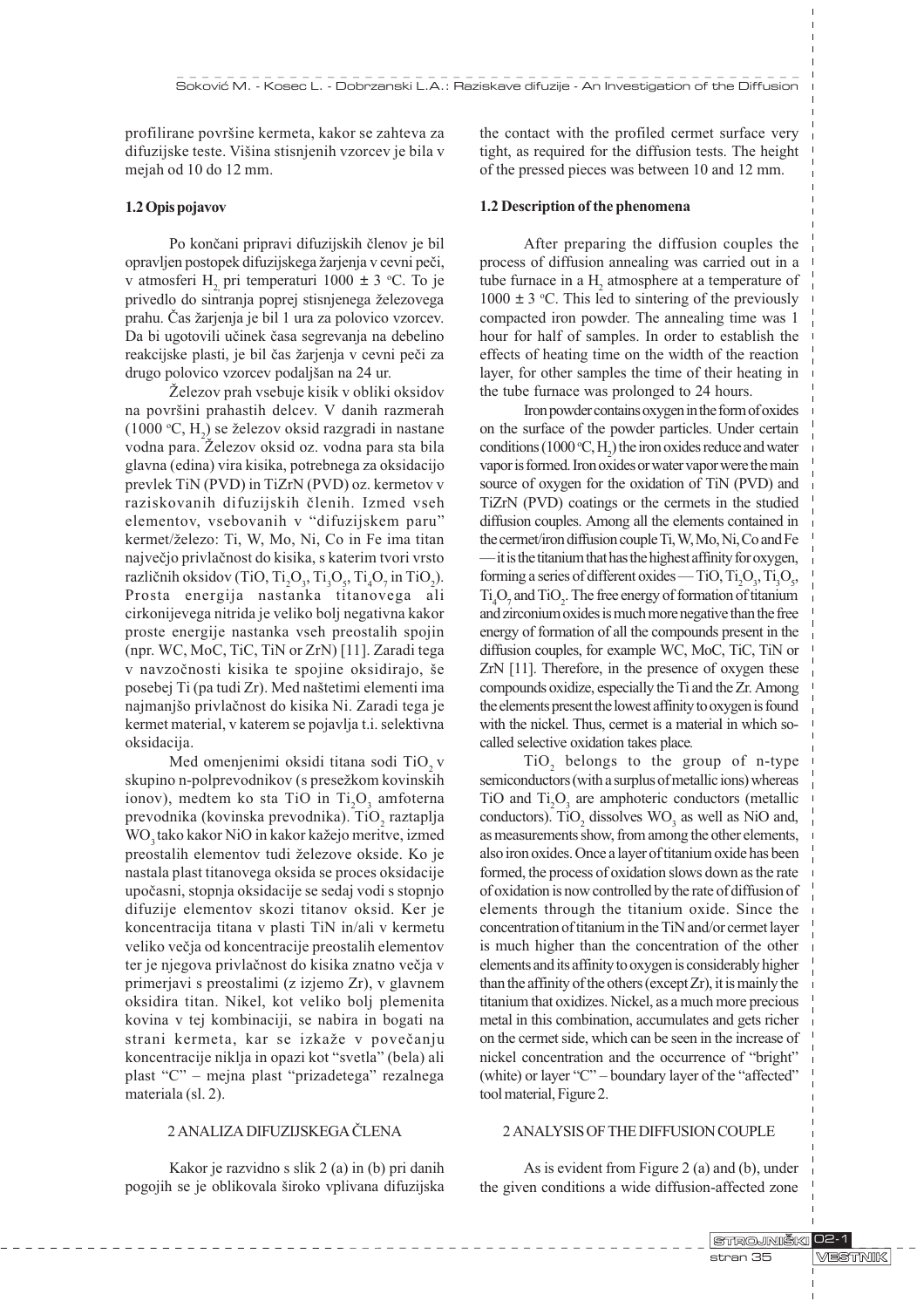#### Soković M. - Kosec L. - Dobrzanski L.A.: Raziskave difuzije - An Investigation of the Diffusion



Sl. 2. Optični posnetek prereza difuzijskih členov: (a) neprekrit cermet/železo Armco (temna plast - titanov oksid, svetla plast - nikelj) in (b) cermet, prekrit s prevleko JOSTiN<sup>R</sup>/železo Armco (temna plast - titanov oksid + TiN, svetla plast - nikelj).

Fig. 2. Optical micrograph of the diffusion couples of: (a) uncoated cermet/Armco iron (dark layer titanium oxide, bright layer - nickel) and (b) JOSTiNR coated cermet/Armco iron (dark layer - titanium oxide + TiN, bright layer - nickel).

cona v kermetu, na dotiku med neprekritim ali prekritim kermetom/železom. Z EMPA (elektronska analiza na mikro vzorcih) èrtno analizo je bilo ugotovljeno, da je zaradi difuzije Ti nastala mejna plast bogata predvsem z Ni.

Najprej je bila narejena analiza difuzijskega člena, sestavljenega iz železa Armco in prekritega kermeta s prevleko TiN (PVD). Slika 3 prikazuje SEM (vrstièna elektronska mikroskopija) mikroposnetek preènega prereza difuzijskega èlena in ustrezne rezultate polkvantitativne analize EMPA. Po enournem žarjenju na 1000 °C plast TiN oksidira in nastane oksid, najverjetneje TiO<sub>2</sub>, medtem se en del oksida nastane tudi na raèun oksidacije titana iz kermeta. Zaradi oksidacije titana se kemijska sestava kermeta vzdolž meje s titanovim oksidom spremeni. Prav za titanovim oksidom je bilo opaženo močno zmanjšanje koncentracije titana v kermetu, kar kaže na to, da je bil titan porabljen v oksidacijskem postopku in pri rasti oksidacijskega pasu. Profil koncentracije opozarja na doloèeno stopnjo spojitve nekaterih drugih elementov v titanovem oksidu, še posebej volframa in molibdena. Hkrati se je zgodila delna prerazporeditev niklja v tem delu kermeta.

V difuzijskem členu, ki je sestavljen iz železa Armco in prekritega kermeta s prevleko TiZrN (PVD), po enournem žarjenju na 1000 °C plast PVD popolnoma oksidira. Slika 4 kaže mikroposnetek SEM preènega prereza skozi omenjeni difuzijski èlen ter rezultate polkvantitativne analize EMPA. Vzdol oksida ima kermet podobno mikrostrukturo kakor v prejšnjem primeru (sl. 3). Povečan je znesek faze, was created in the cermet in the contact between the uncoated or coated cermet/iron. With the EMPA (Electronic Micro Probe Analysis) line analysis it was found that due to diffusion of Ti the created boundary layer is rich in Ni.

First, a thorough analysis of the diffusion couple consisting of Armco iron and TiN (PVD)-coated cermet was made. Figure 3 shows a SEM (Scanning Electron Microscopy) micrograph of the cross-section through the diffusion couple and the corresponding results of the semiquantitative EMPA analysis. After a one-hour annealing at 1000 °C the TiN layer oxidized to form an oxide, most probably  $\text{TiO}_2$ , while one part of the oxide was formed as a result of the oxidation of titanium from the cermet. Due to the oxidation of titanium the chemical composition of the cermet along the boundary with the titanium oxide changes. Immediately behind the titanium oxide a very much reduced concentration of titanium in the cermet occured, which shows that the titanium was consumed in the oxidation process and the growth of the oxidation belt. The concentration profiles point to a certain degree of fusibility of some of the other elements in the titanium oxide, especially tungsten and molybdenum. At the same time a partial redistribution of the nickel takes place in this part of the cermet.

In the diffusion couple, consisting of Armco iron and TiZrN (PVD)-coated cermet, after a one-hour annealing at 1000°C the PVD layer totally oxidized. Figure 4 shows an SEM micrograph of the cross-section through the mentioned diffusion couple and the results of the semi-quantitative EMPA analysis. Along the oxide the cermet has a similar microstructure as in the previous case (Fig. 3), however, there is an increase in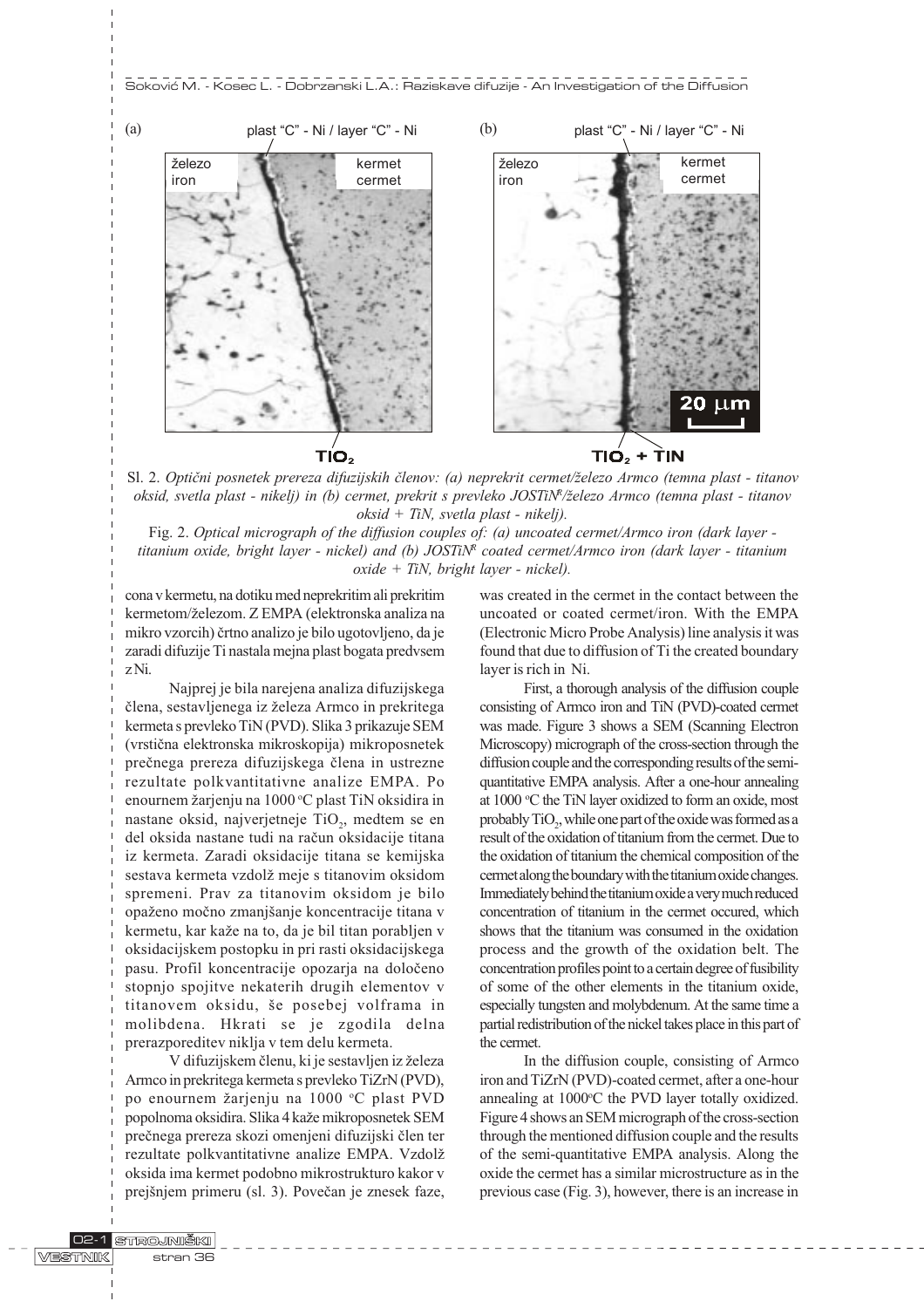

Sl. 3. Polkvantitativne analiza EMPA difuzijskega člena kermet, prekrit s TiN/železom Armco (a) in ustrezen posnetek SEM (b); ( $t_{\tilde{z}} = I^h$ , 1000 °C). Fig. 3. Semi-quantitative EMPA analysis of the TiN-coated cermet/Armco iron diffusion couple (a) and corresponding SEM micrograph (b);  $(t_{_{an}} = 1^h,$ 1000 o C).

bogate z nikljem ter faze, bogate z volframom in molibdenom. Posredno to tudi podpira ugotovitev o pojavu selektivne oksidacije kermeta pod oksidom in tako to obmoèje postaja revno s titanom ([12] in  $[13]$ ).

Da bi ugotovili vpliv èasa segrevanja na debelino reakcijske plasti, je bil, za nekaj vzorcev difuzijskih èlenov, èas segrevanja v cevni peèi podaljan za 24 ur. Prièakovano je bilo, da se bo debelina reakcijske plasti bistveno poveèala. Debelina plasti titanovega oksida je približno enaka, ne glede na to, ali je žarjenje pri 1000 °C trajalo 1 uro ali 24 ur, kar podpira zamisel o preventivnem delovanju atmosfere na mejno površino. Rezultati polkvantitativne analize EMPA tega difuzijskega èlena ter ustrezni mikroposnetek SEM so prikazani na sliki 5.

Difuzijski člen železo Armco/neprekriti kermet je bil žarjen na enak način, pri 1000 °C 1 uro. V tem primeru (sl. 2a) se na dotiku priène selektivna oksidacija kermeta takoj. Primarno oksidira titan, medtem ko je v titanovem oksidu vzdolž meje z



Sl. 4. Polkvantitativna analiza EMPA difuzijskega spoja kermet, prekrit s TiZrN/železom Armco (a) in ustrezen posnetek SEM (b); ( $t_{\tilde{z}} = I^h$ , 1000 °C). Fig. 4. Semi-quantitative EMPA analysis of the TiZrN-coated cermet/Armco iron diffusion couple (a) and corresponding SEM micrograph (b);  $(t_m)$  $=$  1<sup>h</sup>, 1000 °C).

the portion of the phase rich in nickel and the phase rich in tungsten and molybdenum. Indirectly, this too is a supporting statement for the selective oxidation of the cermet under the oxide taking place and this part becoming poor in titanium ([12] and [13]).

In order to establish the effects of heating time on the width of the reaction layer the heating time in the tube furnace was prolonged to 24 hours for some of the diffusion couple samples. It was expected that the thickness of the reaction layer would increase significantly. The thickness of the titanium oxide layer is approximately the same, irrespective of whether the annealing at 1000 °C lasted 1 hour or 24 hours, which supports the idea of prevented access of the atmosphere to the boundary surfaces. The results of the semi-quantitative EMPA analysis of this diffusion couple and the corresponding SEM micrograph are presented in Figure 5.

The Armco iron/uncoated cermet diffusion couple was annealed in the same way at  $1000$  °C for  $1$ hour. In this case (Fig. 2a) selective oxidation of the cermet in the contact started happening right away. Primarily it was the titanium that oxidized, while in the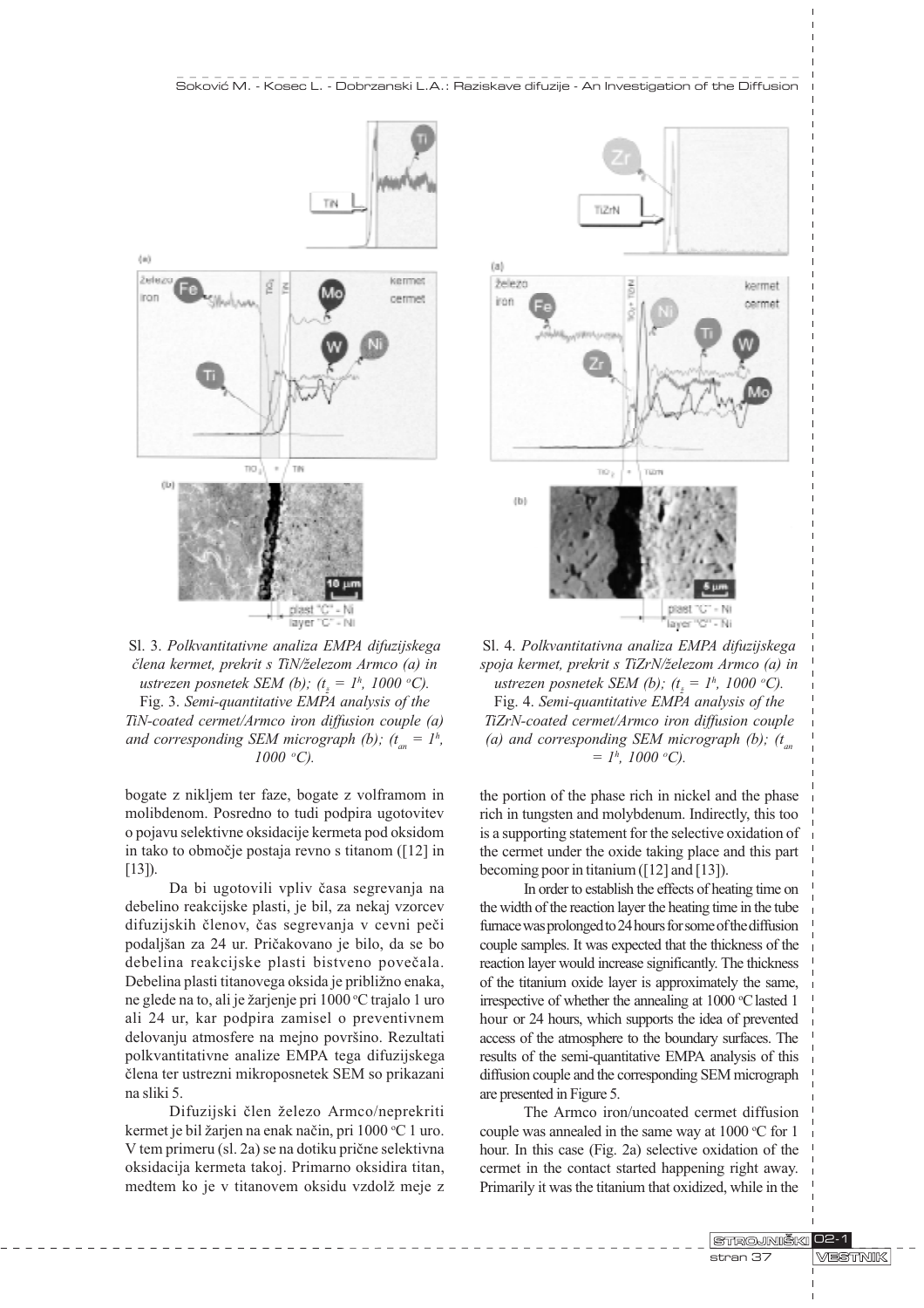

Sl. 5. Polkvantitativna analiza EMPA difuzijskega spoja kermet, prekrit s TiN/železom Armco (a) in ustrezen SEM posnetek (b); ( $t_z = 24^h$ , 1000 °C).

Fig. 5. Semiquantitative EMPA analysis of the TiN-coated cermet/Armco iron diffusion couple (a) and corresponding SEM micrograph (b);  $(t_{an} = 24^h, 1000 \degree C)$ .

železom še nekaj raztopljenega železa in na meji s kermetom nekaj raztopljenega W in Mo. Vzdol oksida se drugi elementi v kermetu bogatijo v fazo, bogato z nikljem in fazo, bogato z volframom in molibdenom.

Rezultati raziskav potrjujejo, da je plast "C" (mejna plast prizadetega rezalnega materiala) v vseh primerih skrajno bogata z Ni, hkrati pa v tem podroèju ni opaznega zmanjšanja deleža Ti, ki prodira skozi prevleko, oksidira in se nalaga na prevleko na strani železa Armco.

Oksidacija in pas titanovega oksida prepreèujeta normalno napredovanje difuzije med čistimi partnerji: kermet, prevleka in železo. Nastanek oksidacijske plasti je verjetno bolj realen pojav pri odrezovanju kakor verjetnost, da bo ostala površina rezila neoksidirana pri tako visoki temperaturi (800 to 1000 °C). To je razlog, da difuzijski poskusi, opravljeni na takšen način, kažejo bolj realno sliko dogodkov v vmesniku prekrito orodje PVD/obdelovanec kakor v primeru statiènih difuzijskih preskusov v vakuumu brez oksidacije.

#### 3 SKLEPNE UGOTOVITVE

Rezultat difuzije elementov iz orodja in obdelovanca skozi vmesnik je sprememba sestave mejne plasti orodja, ki povečuje možnost mehanskih pokodb rezalnega robu. V primeru odrezovanja s prekritim orodjem te pojave opazimo po daljšem času titanium oxide along the boundary with the iron there was still some dissolved iron, and on the boundary with the cermet, some dissolved W and Mo. Along the oxide, other elements in the cermet became enriched in the phase rich in nickel and the phase rich in tungsten and molybdenum.

The results of our investigation confirm that layer "C" (boundary layer of the affected tool material) is in every case, extremely rich in Ni, while at the same time in this area we observed a significant drop in the content of Ti, which diffuses through the coating, oxidizes and deposits itself on the coating on the Armco-iron side.

Oxidation and the occurrence of a belt of titanium oxides prevent the normal progress of diffusion between the pure partners: cermet, coating and iron. The formation of an oxidation layer is probably a more realistic phenomenon in cutting than the probability that the surface of the cutter would remain unoxidized at such a high temperature (800 to 1000 °C). That is why the diffusion experiments carried out in this way show a more realistic picture of the events in the PVD-coated tool/workpiece interface than in the case of static diffusion experiments in vacuum where oxidation was not present.

### 3 CONCLUSIONS

The result of the diffusion of the elements from the tool and the workpiece through the interface is a change in the composition of the boundary layers of the tool, which increases the possibility of mechanical damage to the cutting edge. In the case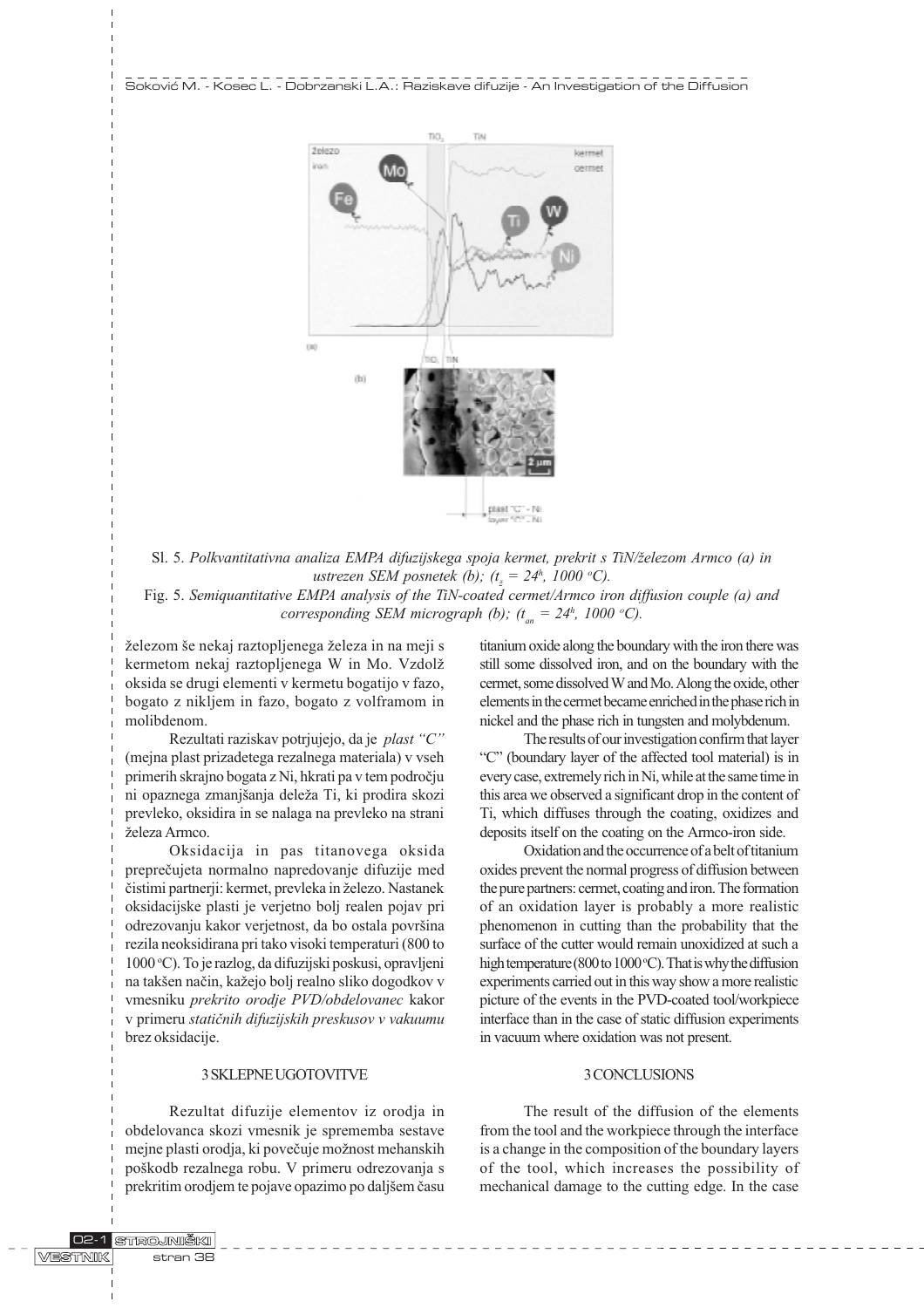uporabe v primerjavi z neprekritim orodjem. Prevleke PVD so difuzijska ovira za atome kisika iz atmosfere, C in Fe iz obdelovanca kakor tudi Ti, Ni, W, Mo in Co ter C iz orodja v material obdelovanca ([10] do  $(13)$ .

Obravnavani primer žarjenja difuzijskih èlenov je razkril nekaj informacij o pojavih, ki se pojavljajo pri odrezovanju železnih zlitin z orodji iz kermeta, prekritih s prevlekami PVD. Opisani poskusi se lahko nanašajo na realni postopek odrezovanja zaradi podobnosti kakor so visoka temperatura, na katero se segreje rezalni rob lokalno ter oksidacijska atmosfera, ki v primeru suhega rezanja v celoti obdaja površino orodja. Neprimerna izbira rezalnih parametrov, ki lahko povzroèijo nenavadno visoke temperature rezalnega orodja, so lahko razlog za razgradnjo prevleke PVD, glede na mehanizme, sprožene s spremembami ali pomanjkljivostmi, opisanimi v tem prispevku. Med temi lahko omenimo: spremembe v kemijski sestavi, mikrostrukturne spremembe, napake v novo nastali oksidni plasti (pore, razpoke), notranje napetosti in krhkost. Mehanska nestabilnost oksida na prevleki PVD (nenehno odstranjevanje med odrezovanjem) pospešuje nadaljnjo oksidacijo prevleke PVD in s tem njeno razgradnjo ter poveèano obrabo orodja.

of cutting with coated tools these phenomena occur after a longer time of service compared to uncoated ones. PVD coatings are a diffusion barrier to oxygen atoms from the atmosphere, C and Fe from the workpiece as well as for Ti, Ni, W, Mo and Co and C from the tool to the workpiece material ([10] to [13]).

The studied example of annealing diffusion couples has revealed some information on the phenomena that take place in cutting iron alloys with cermet tools coated with PVD coatings. The described experiments can be related to the real process of cutting as there are some similarities such as high temperature, to which the cutting edge heats up locally, and the oxidation atmosphere, which in the case of dry cutting fully surrounds the surface of the tool. Careless selection of cutting parameters, which can cause unusually high temperatures of the cutting tool, may be a reason for the degradation of the PVD coating, according to the mechanisms triggered by the changes or weaknesses described in this contribution. Among these we can mention: changes in the chemical composition, microstructure changes, defects in the newly formed oxide layer (pores, cracks), internal stresses, and brittleness. The mechanical instability of the oxide on the PVD coating (permanent removal during cutting) further accelerates the oxidation of the PVD coating, causing its degradation and increased tool wear.

## 4 LITERATURA 4 REFERENCES

- [1] Pfeifer, T., W. Eversheim, W. König, M. Weck (Eds.) (1994) Manufacturing excellence the competitive edge, Chapman & Hall, London.
- [2] Tucker, R.C. (1995) Welcoming remarks ICMCTF 95, San Diego, USA.
- [3] Dobrzanski, L.A. (1996) Physical metallurgy with fundamentals of materials science (in Polish), WNT, Warszawa.
- [4] Soković, M. (1997) Model of improvement of cermet tool performance by TiN (PVD) coating, Strojniški vestnik, 43, 3-4, 129-136.
- [5] Kolaska, H. and K. Dreyer (1992) Verschleißfeste Schneidstoffe aus Hartmetall, Reibung und Verschleiß, published by H. Grewe, DGM GmbH, Oberursel.
- [6] König, W. and R. Fritsch (1994) Performance and wear phenomena in interrupted cutting. Surface and Coatings Technology, 68/69, 747-754.
- [7] Novak, S, M. Soković, B. Navinšek, M. Komac and B. Praček (1997) On the wear of TiN (PVD) coated cermet cutting tools, Vacuum, 48, 2, 107-112.
- [8] DErrico, G.E. and E. Guglielmi (1996) Milling steel with coated cermet inserts, Advanced Manufacturing Systems and Technology, CISM Courses and Lectures No. 372, Springer Verlag, Wien, New York, 167- 176.
- [9] Novak, S. (1996) Wear of cutting tools from cemented carbide based on TiC (in Slovene), Dissertation, University of Ljubljana, Slovenia.
- [10] Soković, M. (1997) Structure and properties of the TiN and TiZrN PVD-coated tool cermets, Doctoral Thesis, Silesian Technical University, Gliwice, Poland.
- [11] Kubascheuski, O. and B.E. Hopkins (1962) Oxidation of metals and alloys, Butterworths, London.
- [12] Soković, M., J. Kopač, L. Kosec and Z. Samardžija (1998) PVD coatings as a diffusion barrier on cermet cutting tools. Proceedings of the Fourth International Conference AMPT '98, Kuala Lumpur, Malaysia, Vol. 2, 709-716.